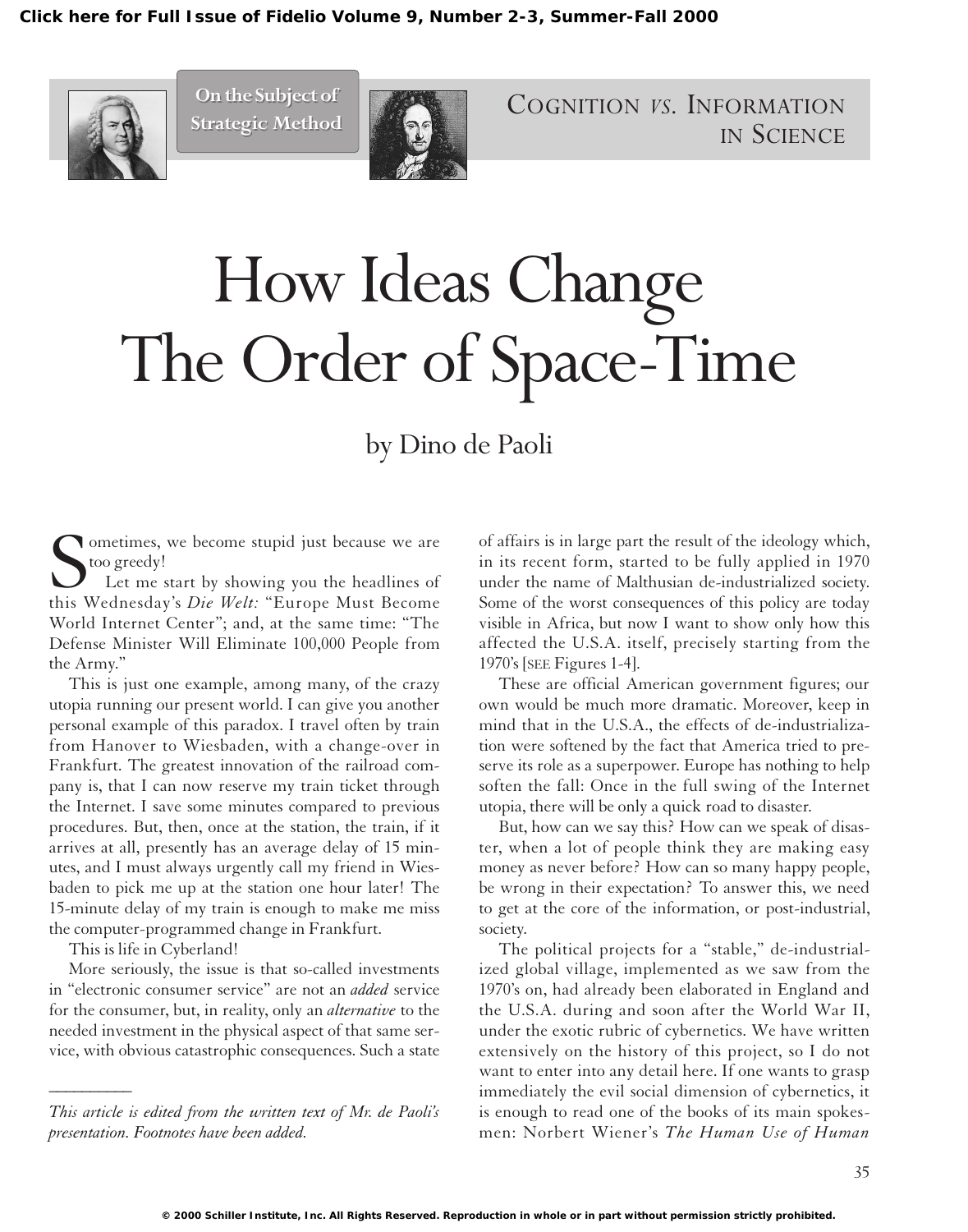



*Beings.* My colleague Ralf Schauerhammer has covered it in recent **EIR** reports.1 How cybernetics developed the idea of "mass psychology" for the "shaping of opinions," has also been documented in some recent issues of **EIR.**2

# What Cybernetics Leaves Out of Account

This said, many people, especially in the academic world, have difficulty seeing that Wiener's immorality is also much greater than his stupidity—stupidity which, in combination with immorality, leads them to make a fundamental mistake regarding the issue of natural law. It is only the discovery of this mistake, that can allow us to speak with competence about the doom of any society that adopts cybernetic zero-growth policies for long enough periods, no matter how happy the people sharing such an adventure seem to be. To get at this "mistake," it will be necessary to struggle a bit with the core of the axiomatic structure of cybernetics and of the post-industrial utopia; which means also, essentially, to struggle with the work of Lyndon LaRouche, who first, already in the 1950's, specified it, and elaborated a crucial insight for its solution. Cybernetics' mistaken assumptions can be reduced to two axioms:

**(1)** The concept of "progress through discovery" is only a sophist's nominal definition, without any corresponding "objective" reality in the universe. I call this





first, the "Adam Smith/Darwin Axiom."

**(2)** Social policies should not be oriented to guaranteeing our future by fostering human creative potential and the dominion of *man* over *nature;* but instead, by the increase of hidden social control, and by fostering the dominion of *man* over *man.* I call this second, the "Malthus Axiom."

To better see how wrong these two axioms are, we need to go through such abstract concepts as: *entropy,* cybernetic *negentropy,* and the alternative LaRouchean *anti-entropy.*

### The Real World

Let me start with few words on what entropy is.3 For Leibniz, and especially for Lazare Carnot, entropy meant a form of physical "impossibility," or a form of "relativeabsolute limit" which we encounter in the material transformation of our world. Such impossibilities, or limits, very often take the shape of dramatic catastrophes threatening the existence of entire societies, if they are not solved.

Any technological horizon, and indirectly, any discovery or theory behind such technologies, has an intrinsic limitation in time and space, which appears sooner or lat-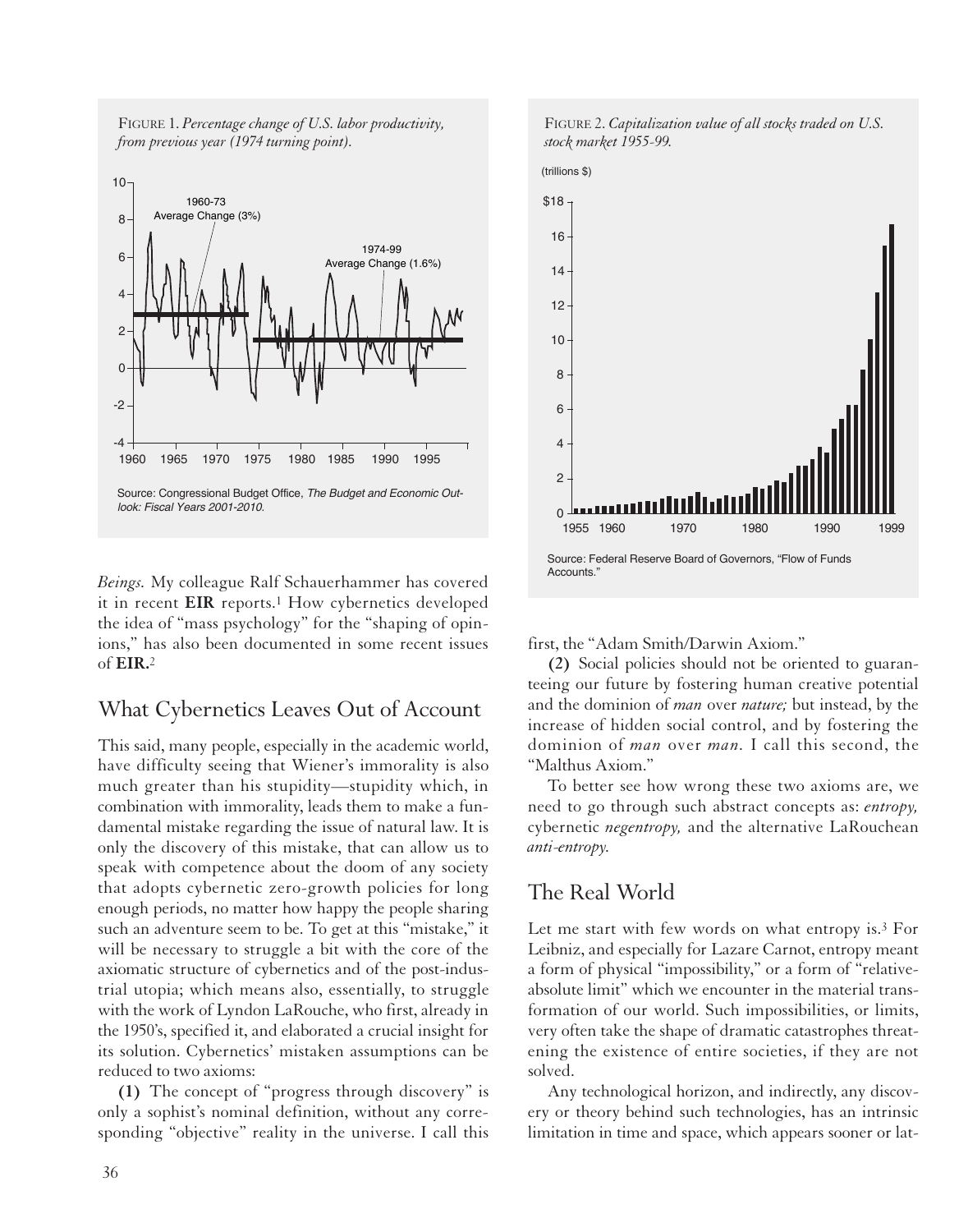

er as an unavoidable contradiction in the theory, as well as an unstoppable reduction in physical, social productivity. It is the reduction of social productivity which, if not reversed, brings ever more members of a society below the threshold required for biological survival—e.g., famine, incurable epidemics, etc.

Let me illustrate Carnot's idea with a graphic [SEE Figure 5]. Here the line (*L*) represents a calculable socioecological limit, defined by the rate of reproduction possible under that form of energy, or motive power, or technological horizon. For any process of expansion or growth (curve *G*) inside that space, not only is it impossible to get above that limit, but in reality, with *time,* its *simple expansion* will tend to be less and less efficient, and so it will decline.

In other words, entropy is a real problem in the physical world, and this is why I defined it as an absolute limit. It appears in this form to any society, based on a given, fixed, energy source or motive power. At the same time, I defined it as relative, because we, and actually the world, seem to have a way to overcome such limits. But—and here is the crucial point—this can be done only in one single and *necessary* way: Discover or create a "higher" form of energy-space, or motive powers. This, and only this, transforms the previous contradiction and impossibility in simple anomalies, and solves it. "Higher," here, has a precise and calculable meaning, but I do not need to go into the details.



All this gives fully intelligible meaning to our affirmation that "real evolution," or "progress through discovery of new universal laws of nature," is a necessary condition for preserving existence. Also, the fact that we continue to exist by the creative use of our subjective mind, gives an objective reality to our subjectivity. Only this process—which finds, faces, and solves such "impossibilities"—is to be defined as *anti-entropy.* Whether this is a general, or local, property of our universe, is not a matter



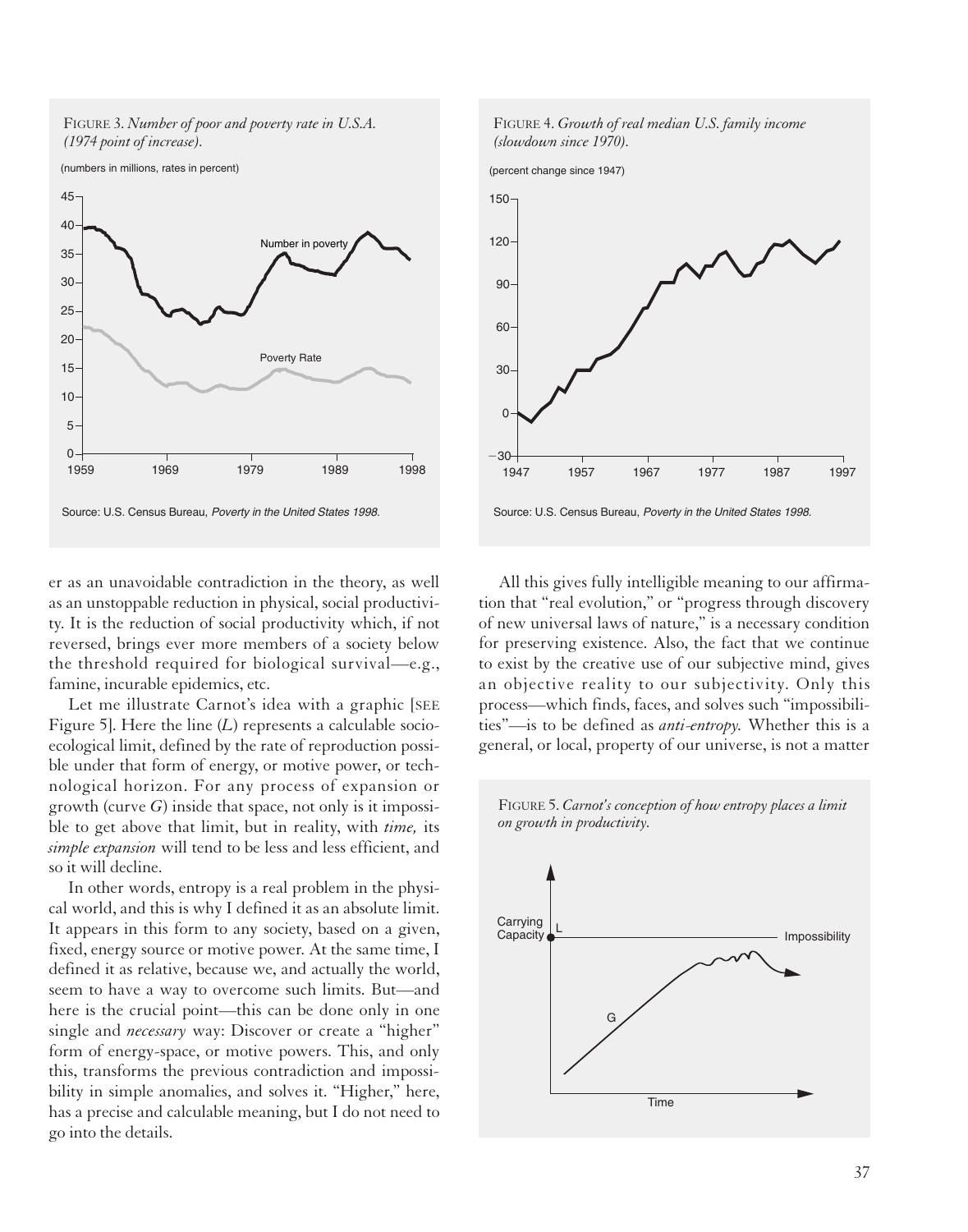of our concern for the moment. We know for sure, that without that process, there would be no real existence for a human society. Animal society seems to have it easier. Animals exist without the effort of cognition. Life does the anti-entropic work for the single animal species; but, for that reason, they also tend to disappear, very often, as single species.

# The Cybernetic World

In the later part of the Nineteenth century, the concept of entropy became more and more transformed into probabilistic mathematics, and associated with notions such as disorder, randomness, and time; alternatively, *negentropy* became associated with time-reversal, order, structure, and information.

I will try to make these associations clear, with the following illustration [SEE Figure 6]. Imagine an airplane (a structure obtained through work). It explodes into many disordered pieces; this is a form of strong increase of entropy. The pieces move randomly, and we lose all meaningful "information." But, with the patient work of the F.B.I., sometimes we are able to re-acquire the information, that is *piece the airplane back together,* and explain the event of the explosion. Something like this capacity to re-acquire meaningful information, is sometimes called negative entropy, or negentropy. I do not want to banalize the work of piecing together exploded airplanes, nor the fact that the link between information and entropy was first developed in connection with real physical problems encountered during transmissions by telegraph. Neither do I underestimate the usefulness of the development of "filters" that are able to reduce the "entropy" of distortions, disturbances, and noise from waves, so that, today, we are able to see satellite images, when, under normal condi-



FIGURE 6. *Entropy, understood as disorder.*

tions, we would not see anything. My point here, is that such means to overcome "ignorance," or loss of information, such methods of "learning " as expressed by cybernetics, can surely be very useful, but they are very insufficient to arrive at the universal meaning of the *docta ignorantia* of Nicolaus of Cusa, or the "I know that I do not know" of Socrates. Moreover, the real evil starts, when someone starts to say that human society has no need to produce enduring evolution through real cognitive discoveries, and can, instead, be satisfied which such so-called negentropic "learning" activities. And this is the cybernetics project, which I want now to better illustrate.

We have to go into issues of *time* and the *future.*

Wiener, during World War II, helped the British to develop models for radar and self-targetting shooting devices. The principle of Wiener's work can be shown with two illustrations.

Figure 7 is what I will call the ballistic, astronomic, or deterministic future. We have a missile, with a fixed space trajectory. It is captured on radar, and, with the information we have, we can deduce from its *past* path, a projected *future* path. Such acquired and deduced information will help a shooting device to self-target its shots, and hit the missile. All this can, in principle, be automated, given its deductive structure. This is essentially the first of Wiener's ideas, and is also essentially the useful thermostat installed in your house. You can see that in this first example, time (except under the concept of speed) plays no real role in the calculation. If the full event were to take place one day later, it would not make any major difference in how to calculate the path.

Let's now look at a second level, which I will call the "risky" prediction of the future; or, the time-path [SEE Figure 8]. In this second example, instead of the missile with a fixed orbit, we have now an airplane guided by a pilot. It is obvious that the automatic acquisition of information and adjustment of the shooting becomes more complicated. The presence of the pilot in the system introduces an independent degree of freedom: the pilot can make decisions. He could suddenly change the path, when and however he wants. Moreover, the pilot will react to the radar, which, in turn, will react to the pilot, which in turn, etc., etc. This interrelation is a typical socalled "non-linear event," so very fashionable today. But does the pilot really have that much freedom? No, not so much, says Wiener. If one knows the constraints of the physical geometry in which he moves, then one knows that, given the high speed, the physical effects of acceleration and deceleration, the *time*-dependent process of any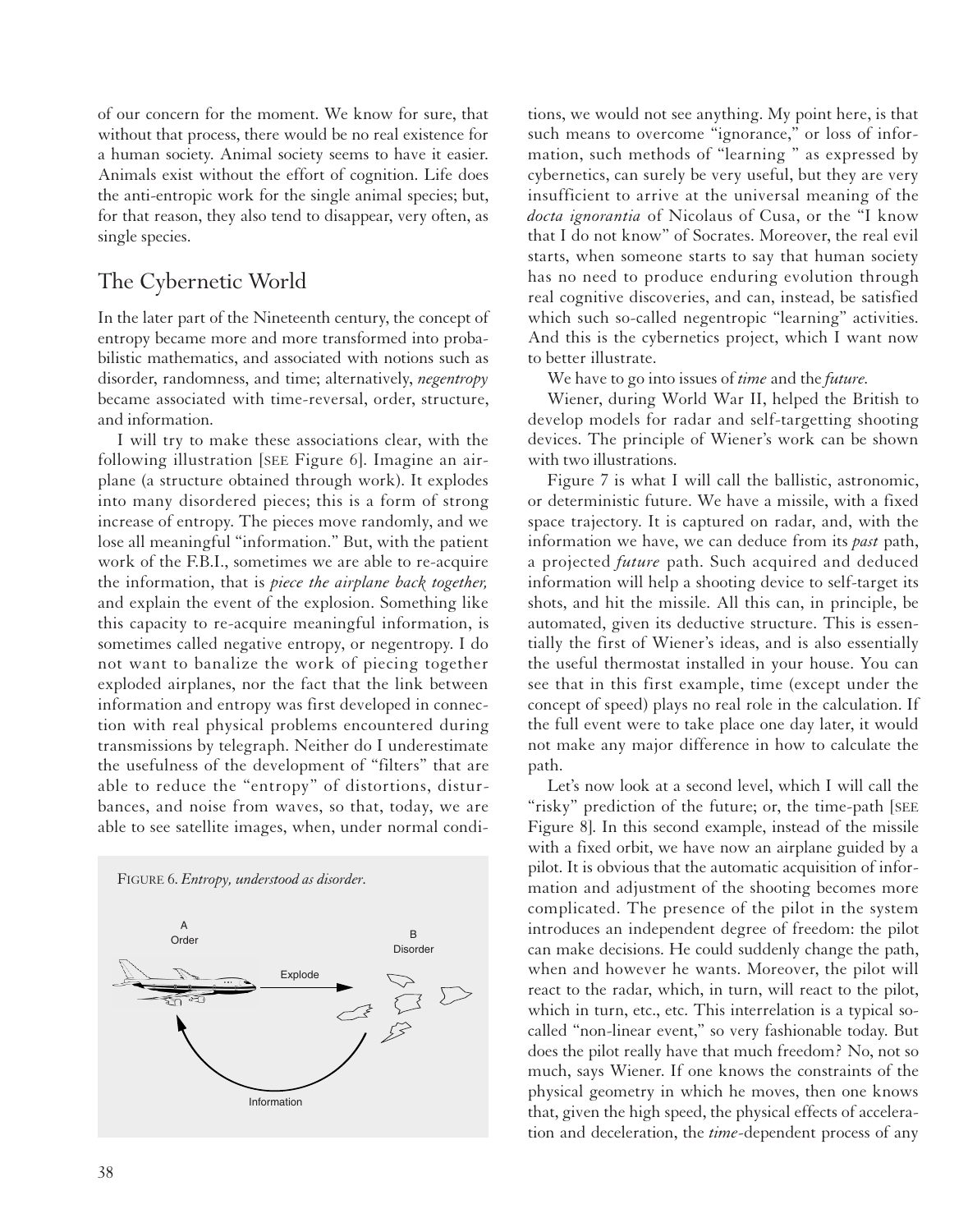FIGURE 7. *Weiner's concept of the ballistic, astronomic, or deterministic future.*



FIGURE 8. *Weiner's concept of the 'risky' prediction of the future.*



decision-making, etc., the pilot actually has only a limited *set* of possible maneuvers, and can be shot down by an automatic self-targetting device operating with a certain amount of *probability.*

It is the more or less successful attempt to automate the calculation for such non-linear probabilistic systems, which makes the bulk of the cybernetics work. And, it is also this, that, at the same time, makes cybernetics useful to the oligarchical utopians. If human societies can be induced to act as "non-linear" systems, then they, too, can be put under automatic control procedures, non-linear self-adjustments, global planning, etc. Such non-linearities are only in appearance complicated, and only in appearance give the *impression* of freedom. Indeed human behavior, when acting *only* inside a real or artificial set of physical or psychological constraints, without being able to change its geometry, is as predictable as an irregularly shaped billiard ball! Only real cognitive creativity, in the form of the *anti-entropy* that we analyzed before, escapes the trap of determinable probabilistic behaviors.

Through the help of "mass psychology" and a set of policies, a society could indeed be reduced to act in this virtually non-linear way, and be calculable by cybernetics procedures; but to do that, one has precisely to destroy the efficient use of that cognitive creativity, which is the only means that society has to guarantee its survival in the real world.

But before going into this, let me give another example to clarify this issue of non-linearity and time.

Some time ago, I wanted to go from Hanover to Milan. Out of curiosity, I went to the German automobile club ADAC, to get advice about the best road to take. I asked the new, young employee, who looked at me and said, "Milan! Where is that?" I told him to go to his computer and simply ask for the Hanover-Milan route. And indeed, he came back, smiling, without having learned where Milan was, but with the following printout [SEE Figure 9]. Here you see the best Hanover-Milan route indicated by the computer. It goes from Hanover to Wurzburg, Ulm, Boden-see, the San Bernardino Pass to Milan. Now, this is indeed the shortest *path,* in terms of space, but not in terms of *time!* The shortest time is usually achieved by going through *Basel* (I have added this route to the map.) How did the computer make such a mistake? Or, is it really a mistake?

How do I know that the Basel route is the shortest time? Only statistically! *Usually* that route is shorter, because there is only one border to cross (taking the Ulm route, one has to enter Austria and Switzerland), because the route is highway all the way, etc. But this situation can change from one day to another, from one hour to another, from one minute to another. You can have sudden accidents, traffic jams, etc. In short: *Time-based events* are very difficult to pre-calculate *a priori!* The introduction of time, brings with it probabilities, statistically learning from past, non-linear interactions, etc.—in other words, a lot of what cybernetics defines as *entropy.* To overcome such entropic unpredictability or ignorance, one has to introduce nothing other than *a constant flow of information,* says cybernetics.

And promptly, the information industry is there, ready to sell you systems which update you on the traffic situation every ten minutes. Or even a satellite guidance system, with a real-time route planner to be installed directly in your car, which will guide you, and even will talk to you, to calm you down when you nevertheless face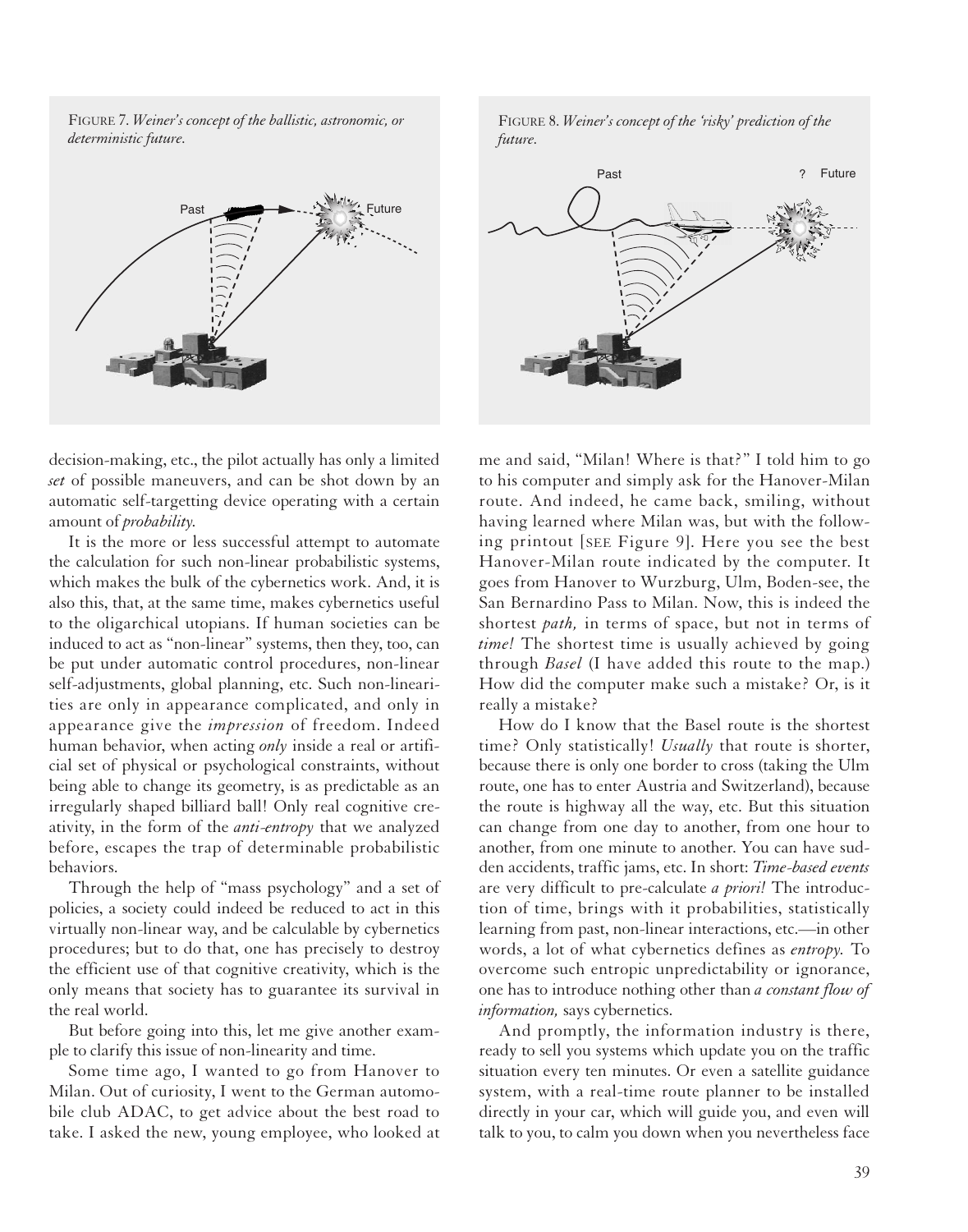FIGURE 9. *Computer-generated map of Hanover-Milan route. The computer "best route" gives the shortest path in terms of space, but not in terms of time.*



the unpredicted traffic jam!

Now you know why most people get fascinated with cyberspace! Very soon all of us will go around with antennas to get constant updates on world *time-events,* and so, be informed and happy. The most popular sport in Germany is to quickly get the news to outsmart all the other drivers, in attempting to bypass the growing daily intensity of traffic jams. Nobody asks himself any more, why, in fact, there is such increasing breakdown in the traffic. Nobody asks himself any more, how to eventually *change the physical space* of the system to solve the problem!

I hope you see now, how wrong it would be to try to run the world simply by making a universal time-based route-planner. This modern fascination with time *per se,* these so-called increased needs for quick-response capability based on real-time information, is a fantasy, which forgets a bit too quickly the role of the left-out, unchanged "space." The negentropy of cybernetics always assumes precisely that the characteristic of the physical space-time stays *unchanged,* and so, the so-called freedom of the "non-linear" creative behavior becomes a farce. This is why now, as never before, politicians use words like "creativity," "innovation," "knowledge-based society," blah, blah, blah. Meanwhile, now, there is more *devolution* in the physical base of our society, than ever before. In the last thirty years, we have reduced our nuclear energy capability; we have sabotaged fusion energy; we have stopped real progress in space exploration; in sub-atomic physics; etc. The only exception seems to have been in biology. There, they now want to make money, as LaRouche says, with the patenting of our genome! But, there, too, we know that the absolute limit, in terms of motive power, for all biological life is represented by the sun. Biology will disappear with the disappearance of the sun! So, what is the sense of biological progress, unless we also face the fundamental issues of its physical condition of existence? Unless we start now to see how to re-create or repair the suns in our galaxy!

As I tried to express in a different way: Except in the utopia of the oligarchies, no society has the freedom *not* to respect the fundamental geometrical characteristic of our world, without suffering the consequences. It is precisely the recognition of such catastrophes, which indicates the path to the necessary change in our way of piloting the airplane. And, once in a while, we have even to change the type of flying!

This said, we shall now try to see how to get at the *higher ordering,* which defines the changes in the physical spaces, which cybernetics wanted to prevent.

As indicated before, cybernetics' other axiom was that, even if real creative cognition should exist, there is no way it could be helped to become a reliable instrument to guarantee our future. It would be, at best, a purely mysterious invisible order, occult, unintelligible for practical needs. This is the Kantian element in cybernetics theory, which LaRouche has attacked frequently.

Paradoxically, no matter how much they have their big talk about communications, they are missing the way the universe really communicates with us. If you have read Leibniz's *Monadology,* you probably have wondered, as I have, what Leibniz really meant, when he said that the *monads* have no windows, and cannot communicate *directly* among one another! Sometimes I think I understand it, because I feel the need to close down all my antennae, to avoid being overwhelmed by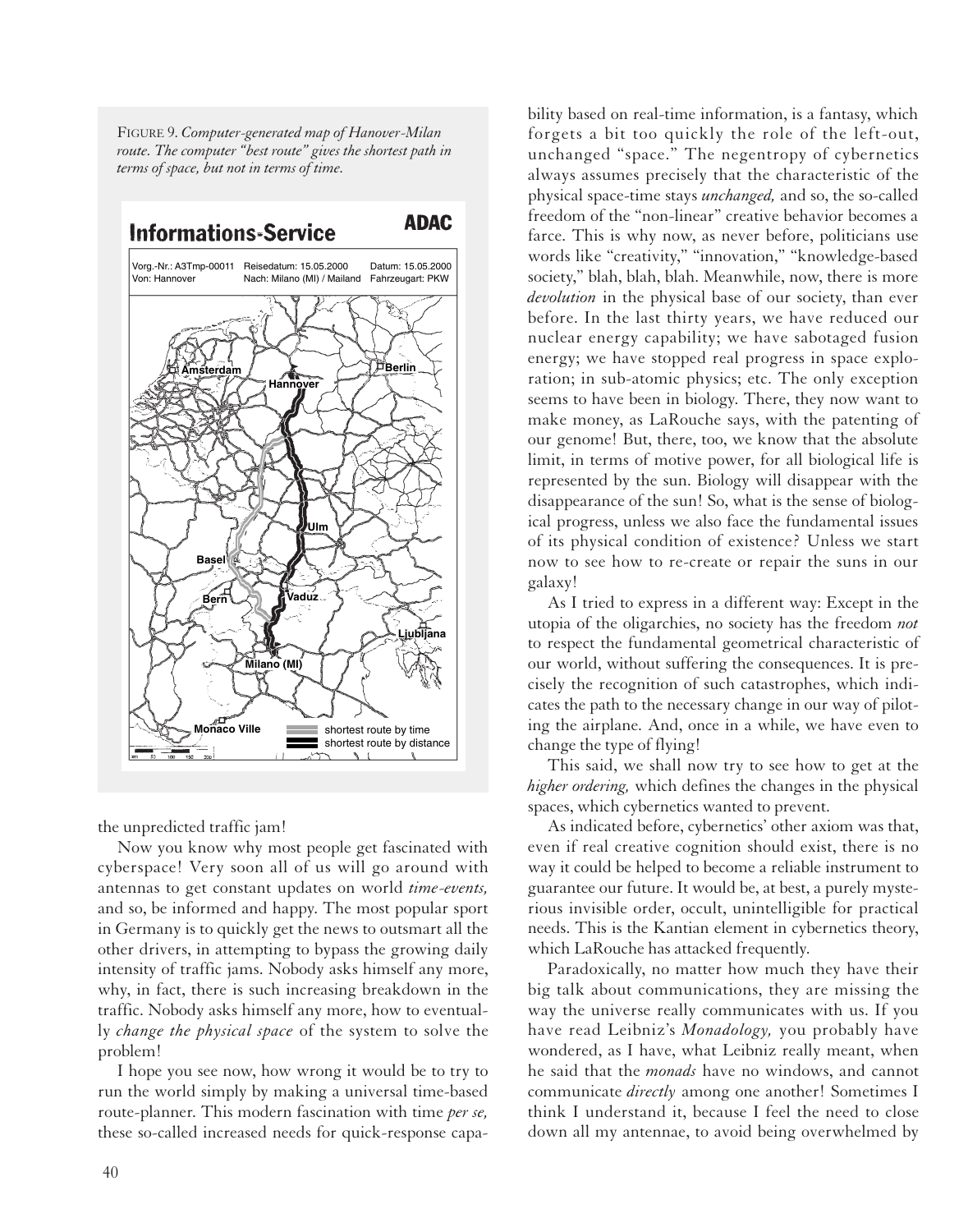

FIGURE 10. *Pieter Bruegel the Elder, "The Fall of Icarus," c. 1555-1558.*

information! But, probably, Leibniz meant something else: Indeed, he indicated that the monads can communicate among themselves, but only through the intermediate of a higher order, and a higher monad, reason, and God.

The universe does hold dialogue with us, and to do it, indeed, it has to use an *ordering* principle, a harmony. Order, then, is very relevant, but not in the sense of cybernetics. If you want to make a good joke, you cannot start at the end! Why? Because the visible order in an artistic composition, or in a joke, has a necessity, an aim: It does not inform you about its structure, it provokes you to get to the unseen higher order. Without that, at best, you only see a mere contradiction.

Let me try to show it with an actual joke, which I stole, because I find it very pedagogical:

A man arrives in Hanover for the Expo and goes to a nice, small hotel in the countryside. He enters, asks the relaxed half-asleep owner for the keys, and starts to go upstairs. But, there, an aggressive-looking dog faces him. Frightened, he takes a step back and asks the hotel owner, "Does— does your dog bite?" The halfasleep hotel owner answers, "No, it does not bite." The guest goes up, and, promptly, the dog bites him. Furious, he rushes back to the half-asleep hotel owner and screams, "You liar! You told me that your dog does not bite, instead—" And the hotel owner, calmly, and now

awake, replies, "But, that is not my dog!"

Why is this joke pedagogical, although very simple? Because its order shows clearly the arrival of a contradiction, and its transformation in an ambiguity. Ambiguity, at which you laugh, as soon as you "get" that the change in geometry solves the paradox. Or, you would laugh, if I were able to tell good jokes.

Given that I am bad at jokes, let me try another angle: Let's look at a famous painting by Pieter Bruegel, "The Fall of Icaru*s"* [SEE Figure 10].

The reason I got interested in this painting will become obvious. Icarus, as you know, was the son of the scientist Daedalus, who, some two thousand years ago, had to escape from his country. The enemy was waiting along all the probable and improbable paths they could calculate, to shoot him down (under the advice of N. Wiener). But Daedalus invented an "impossible" new path—he invented how to fly, and escaped. But, he had to take his son, Icarus, with him. He carefully instructed Icarus about the constraints of the system: The wings would melt if he went too near the sun. They start their flight, and everything functions; but, after awhile, Icarus, who thinks he is a creative whizkid, forgets the constraints, flies too high, the wings melt, and he falls. Many books and articles have been written (including a disgusting piece by Bertrand Russell) to say that Icarus is the symbol of the arrogance of